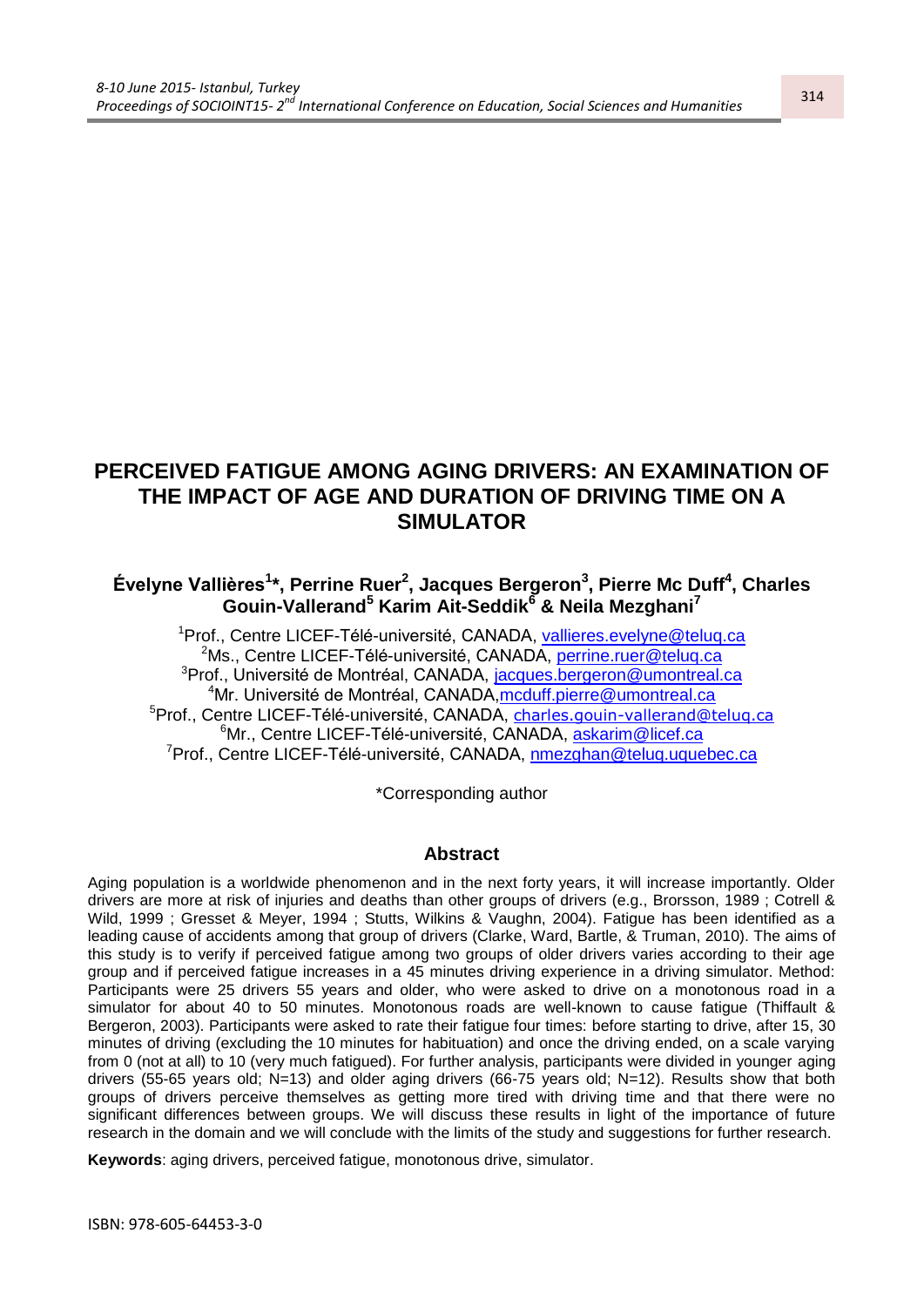#### **1 INTRODUCTION**

In many countries, the percentage of people 65 and older will more than double between 2010 and 2050 (Sivak and Schoettle, 2012) and will also account for about 20% of the population. As for those aged 60 and older, who were 841 million in 2013, their number will reach two billion in 2050 (United Nations, 2013). Such a demographic change will have an impact on various aspects of daily life, among them road safety. Indeed, studies have shown that aging affects driving safety. For example, it has been documented that drivers 75 and over, by kilometers covered, have a rate of accidents, injuries and deaths higher than average, similar to the one found among drivers aged 16 to 24 (e.g., Brorsson, 1989 ; Cotrell & Wild, 1999 ; Gresset & Meyer, 1994; Stutts, Wilkins & Vaughn, 2004).

Among the leading causes of car crash in older drivers, there is the fatigue experienced at the wheel. Indeed, that group of drivers is five times more likely to be responsible of road accidents associated with fatigue than being a victim of crash due to fatigue (Clarke, Ward, Bartle, & Truman, 2010). Fatigue while driving is a difficult concept to define for different reasons, chief among them the fact that it is often used as synonymous to drowsiness or sleepiness (May and Baldwin, 2009). Furthermore, symptoms of fatigue and sleepiness are similar: decreased attention, increased eye blinking, frequent yawning, etc. (Summala, Hakkanen, Mikkola & Sinkkonen, 1999). Another difficulty with the research conducted on fatigue while driving is due to the fact that there is not one objective widely accepted measurement of fatigue, such as found with alcohol or drugs that can be detected and measured in the organism. In addition, fatigue is often self-assessed and is not always valid, as it depends on the driver's motivation.

Among factors that can increase fatigue, there is the time spent on a task, such as driving for a long period of time, or doing exhausting physical exercises. In the present paper, we define fatigue as a transitional state between wakefulness and sleep and, if not interrupted, can lead to sleepiness (Thiffault & Bergeron, 2003). In the order hand, sleepiness is the difficulty to stay awake with a high probability of falling asleep. Fatigue can be caused by physical effort or monotonous activities, while sleep deprivation is the cause of sleepiness (Brown, 1994). Taking a rest is the way to reduce fatigue, whereas sleep is the way to reduce sleepiness (Philip, Sagaspe, Moore, Taillard, Charles, Guilleminault & Bioulac, 2005).

In the present paper, we are specifically interested by task-related fatigue (May & Baldwin, 2009). That type of fatigue, while driving, can occur either because of the demand of the task (e.g., length of the journey) or because of the driving environment. Further, task-related fatigue can also be characterised as either active or passive. For example, having to drive in high-density traffic could provoke active task-related fatigue, whereas having to drive on a monotonous road could produce passive task-related fatigue (May & Baldwin, 2009). Factors such as physical and mental workload, motivation, monotony, time since last sleep, medication, etc. have been associated with drivers' fatigue (Di Milia, Smolensky, Costa, Howarth, Ohayon & Philip, 2011;Thiffault & Bergeron, 2003).

Driving is a complex activity, requiring fast actions against risks and it necessitates abilities such as good motor skills and fast treatment of information, in order to drive safely. Three aspects of errors, related to fatigue while driving, have been proposed: frequency of errors, amplitude of errors, and/or variability of errors (Jackson, Hilditch, Holmes, Reed, Merat & Smith, 2011)*.* The consequences that follow at the performance level are: increased reaction time, higher inattention/distraction, difficulty in stabilizing speed, a late correction in trajectory resulting in increased drifting within lane (Jackson, Hilditch, Holmes, Reed, Merat & Smith, 2011; Thiffault & Bergeron, 2003).

Because aging is associated with physiological impairment and functional declines at the cognitive skills level, it is possible that fatigue increases even more the impact of these impairments and declining abilities on the driving performance (Eby & Molnar, 2012; Oxley, Langford, Koppel, & Charlton, 2013). Furthermore, aging is often associated with the emergence of chronic diseases and medication intake, which may impair even more the driving skills of older drivers (McGwin, Sims, Pulley, & Roseman, 2000; Verster, Veldhuijzen, & Volkerts, 2004).

The study presented here has two objectives: A first one is to verify if there are age differences among aging drivers on perceived fatigue after driving in a monotonous environment. A second objective is to test if a driving session lasting 45 minutes in a simulator would permit to detect an increase in perceived fatigue over time. Comparisons of male and female participants, and age group belonging, on the following variables were also conducted: mean age, number of years driving, number of kilometers driven each week, number of hours slept on average each night and perceived fatigue.

#### **2 METHOD**

### **2.1 Participants**

In this study, participants were 25 adults drivers, aged between 55 and 76 years old, with a mean age of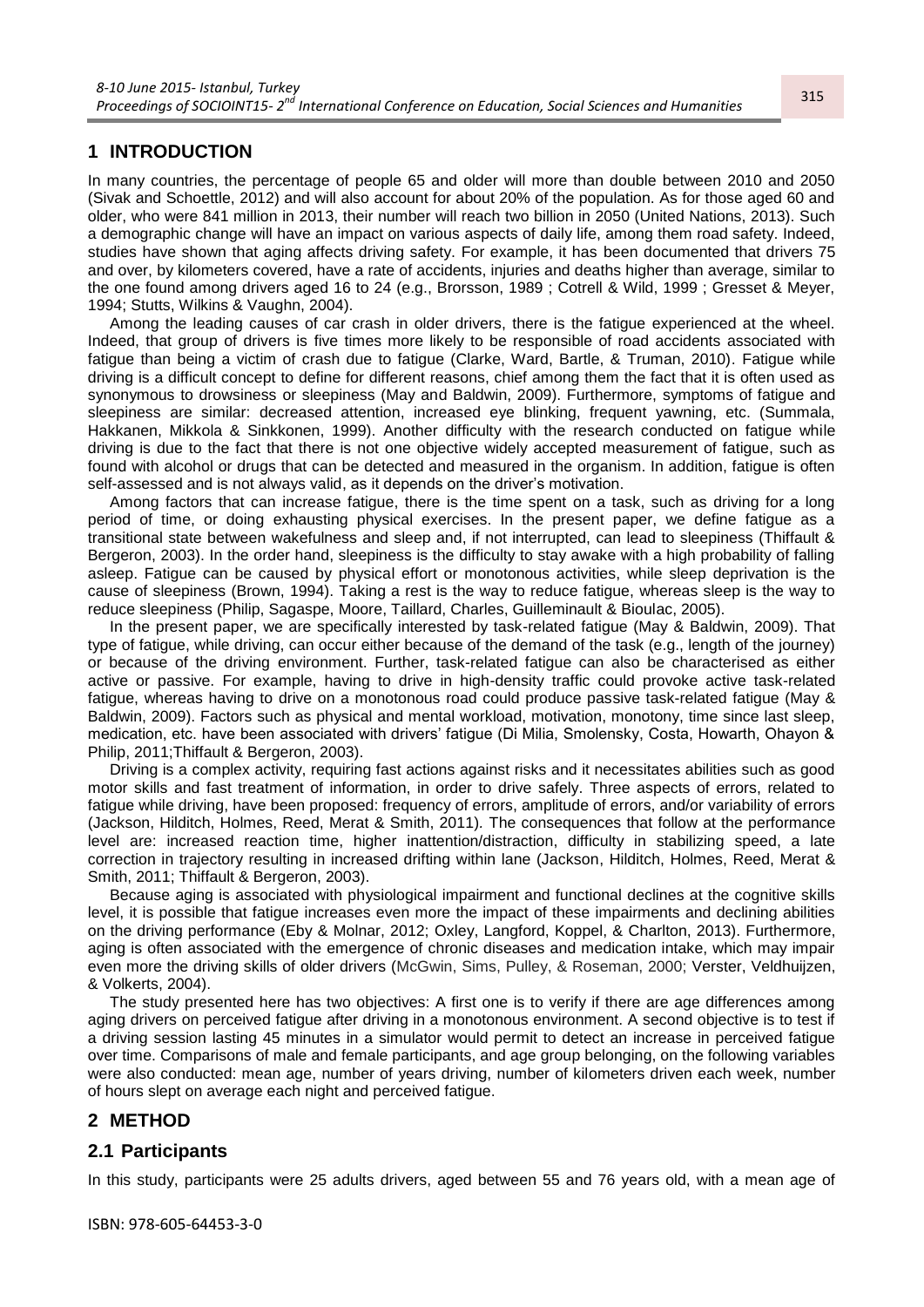67.24 years old  $(SD = 6.20)$ . There were 14 women and 11 men and 12 of the participants were in the 55-65 age group (M: 60,83 , *SD* = 2,59) and 13 in the 66-76 age group (M: 72,00 , *SD* = 3,42). All participants had a valid driver's license. Their declared medical condition during the screening telephone interview was satisfactory, 20 of them declared wearing glasses or contact lens. Seventy-two percent of these participants indicated that they took medication daily. Participants had been driving an average of 45,48 years (*SD* = 9,93), drove an average of 5,36 days a week (*SD* = 1,6), and an equal number of them indicated driving between either 20-50, 50-100 or 100-150 km per week.

The participants were recruited through a list of drivers provided by a Canadian Automobile Association and from an ad published in the e-journal of the university. The persons on the list of the automobile association were contacted by phone and informed the Foundation of their automobile association was associated with the conduct of a research on fatigue on driving and were asked if they would like to know more about the research. Following a hit, respondents were given some information about the study and were asked some questions in order to check if they met the study selection criteria (e.g., driving a minimum of two days a week, be a non-user of medication affecting the capacity to drive, not sick when reading in transports<sup>1</sup>). A similar interview was used with people responding to the ad.

#### **2.2 Research Site, Stimuli and Apparatus**

The results presented here come from a study that was the second step of a larger research project including five steps. This study took place in a laboratory of a large urban university which includes a fixedbase driving simulator, comprising a complete automobile, fully equipped with functional pedals and a dashboard (Fig.1). The driving simulation was projected on a large screen reproducing a drive on a monotonous country road, taking the form of an oval of around six kilometers. Monotonous roads are wellknown to cause fatigue. The simulation drive was similar to another experimental drive, done a week earlier on-road in a closed-circuit course. The simulation environment is interactive and measures take participants' real-time behaviors. All driving sessions were audio-recorded and video-recorded.



Figure 1 - The driving simulator

#### **2.3 Procedure**

 $\overline{\phantom{a}}$ 

Participants were met outside the building and most of them had been driven to the university by a hired driver, or came by public transport. This procedure was followed in order to assure the participants would not have to drive right after driving on the simulator, in case of simulator sickness. Once in the laboratory, participants first completed a short questionnaire which was a follow-up of the questionnaire answered during the previous week in the on-road experiment. In addition to numerous questions, participants had been provided with an informed-consent form, which indicated that they would be audio- and video-recorded and that they could stop their participation at any time (with full compensation) during the experiment<sup>2</sup>. All participants received financial compensation (20 Canadian dollars) for the experiment.

Second, the experimenter explained the task on hand and how the experiment would progress on the fixed-base laboratory driving simulator. Participants first completed a practice trial (10 minutes), followed by

 $1$  This is to eliminate as much as possible potential participants susceptible to simulator sickness.

 $2$  The research received the approbation of the ethic committee from the university of the responsible researcher.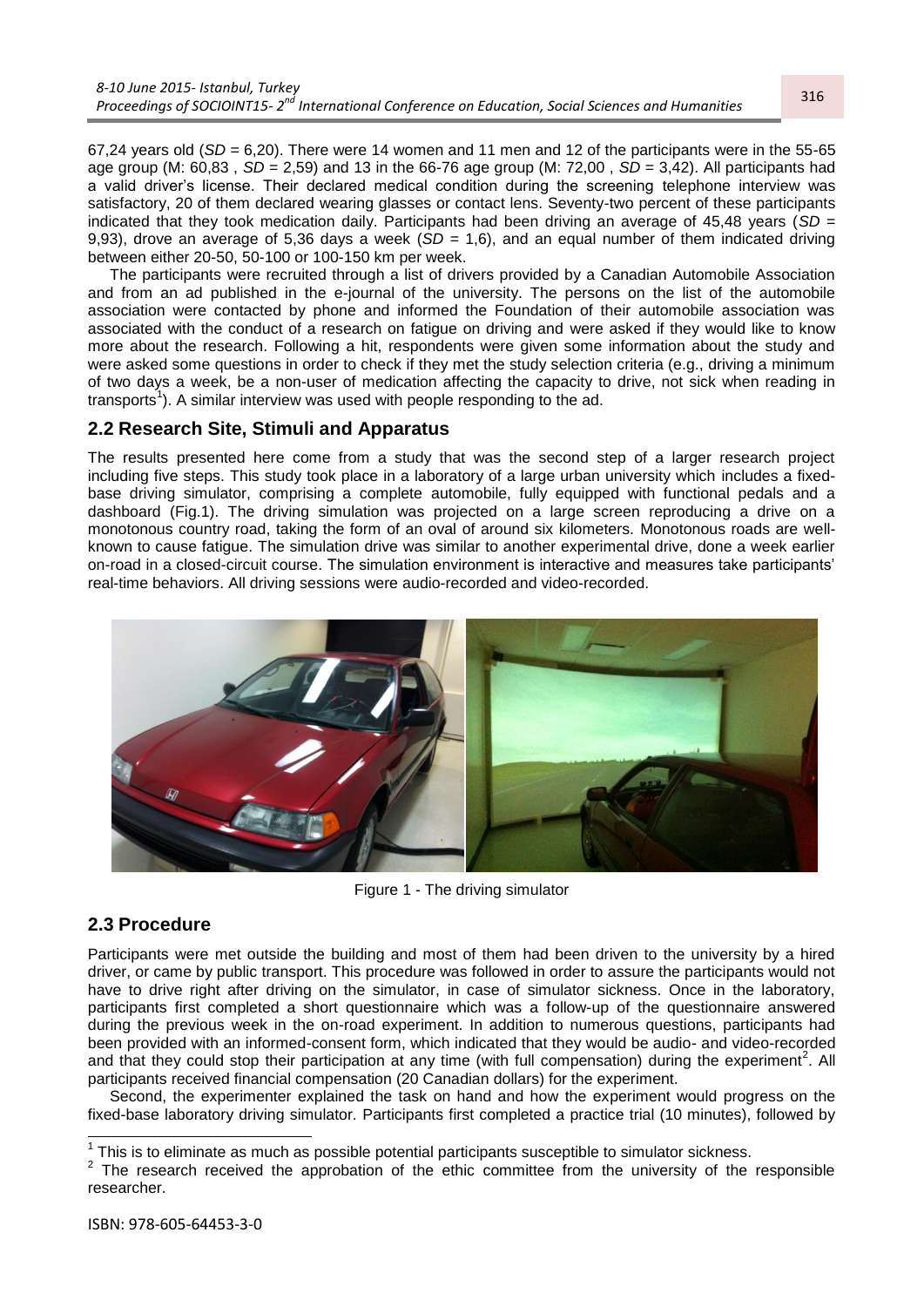the driving session that lasted an average of 45 minutes. Participants were asked to respect a 60 kilometers/hr limit. This limit was set in order to avoid as much as possible simulator sickness which increases with speeding. The simulation environment is interactive and measures take participants' real-time behaviors. All driving sessions were audio-recorded and video-recorded. Once the driving session completed, participants were administered a short questionnaire on simulator sickness (The *Simulator Sickness Questionnaire* from Kennedy, Lane, Berbaum & Lilienthal, 1993) and level of discomfort felt during the drive.

## **2.4 Measures and Analysis**

For the present study, the analysis and results focus on perceived fatigue during the 45 minutes experimental driving session and the comparison of the two age groups. The level of perceived fatigue was measured on a scale ranging from ''0'' *not at all fatigued* to ''10'' *very much fatigued* at four times during the experimental session. Each participant was asked his or her level of fatigue just before starting driving (Time1), after 15 minutes of driving once the experiment had started (Time2), after 30 minutes (Time3), and when the driving experiment ended (around 45 minutes) (Time4). Participants were divided in two groups: the 55-65 age group (group1) and the 66-76 age group (group2).

# **3 RESULTS**

Twenty-five participants took part in that phase of the study (14 women and 11 men).

#### **3.1 Male and Female Participants**

Firstly, analyses were performed to verify if there were significant differences between female and male participants on the following variables: age, number of years number of years since the driving permit was obtained number of kilometers driven each week, number of hours slept the night before the experimentation and perceived fatigue. Results show no significant differences between men and women on all variables (all *t-test=n*.s.).

### **3.2 Age Groups**

The second analyses were conducted in order to verify if the two age groups differed significantly on the same variables. The results of these analyses show that most of the results are not significant, except for the number of years since the permit was obtained, older drivers having their permits for longer (M: 49, *SD*: 9,18) than the younger group (M=39 *SD*: *SD*: 8,15), such as would be expected, *t*(23)= -2.2, p<.05. However, after a bonferroni correction, that result was no more significant.

There were no significant differences between age groups for perceived fatigue before driving, and after 15 and 30 minutes driving, but there was a significant difference at the end of driving session (45 minutes), *t*   $(23) = 2.07$ , p <.05, perceived fatigue being higher for the 55-65 age group than for the 66-76 age group (see Table 2).

### **3.3 Age Groups and Driving Time**

The thirdly, a repeated analysis of variance (rANOVA) was conducted in order to determine if there was a significant effect of age group belonging (group1 and 2), and time driving on perceived fatigue (times 1, 2, 3, 4) and or a significant interaction age group X driving duration on perceived fatigue. Because of some missing data, one of the male participants had to be excluded from these analyses. The results of the rANOVA show that the age group had no significant effect on perceived fatigue while driving  $F(1, 22) = 2.03$ . *p* >.05. However, there was a significant effect of driving time on perceived fatigue *F*(3, 22) = 9.59, *p* < .001. Table 2 shows the means of perceived fatigue for both groups, just before starting the driving experiment (Time 1) through the end of the driving experiment (Time 4). The interaction was non significant ( $F(3, 66) =$ 0, 19,  $p > 0.05$ ).

|               | Age Group 55-65 |      | Age Group 66-76 |      |
|---------------|-----------------|------|-----------------|------|
|               | <u>Mean</u>     |      | Mean            |      |
| Time 1 (N=24) | 2.09            | 2.84 | 1.23            | 2.28 |
| Time 2 (N=24) | 3.91            | 2.39 | 2.69            | 2.14 |
| Time 3 (N=24) | 4.91            | 2.34 | 4.15            | 2.64 |
| Time 4 (N=24) | 5.36            | 3.08 | 3.77            | 2 27 |

Table 2. Mean and Standard Deviation of perceived fatigue for both groups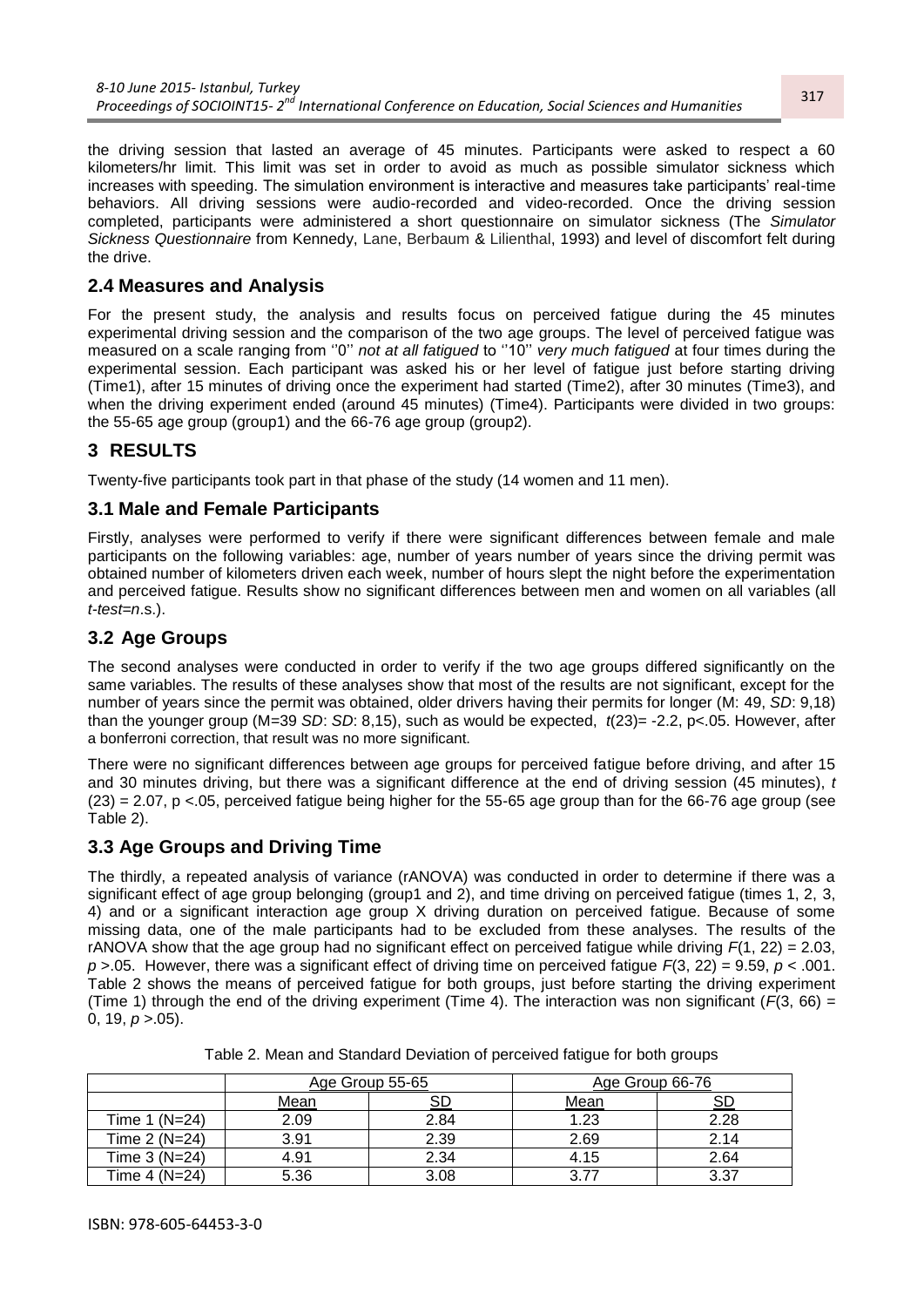The within-subject contrasts indicated significant differences between perceived fatigue for between Time 1- Time 2 and Time 2 -Time 3 (*p* < .05 , *p* < .001 respectively), whereas the contrast Time 3 Time 4 was not (*p* >.05).

#### **4 DISCUSSION AND CONCLUSION**

Overall, the present results support the relevance of conducting a task-related fatigue with an aging population in a driving simulator. Indeed, the longer the drive, the more fatigued the participants perceived themselves, be they between 55-65 years of age or 66 to 76 years old. In the present study, perceived fatigue did not differ significantly between the two age-groups before or during driving. However, once the driving session was over, the older group declared to be less fatigued than the younger group, such as shown by the t-test. The fact that the age group difference in perceived fatigue once driving ended was not corroborated by a significant interaction age by time could be due to the lack of power associated with the small number of participants.

The results showing that older drivers were less fatigued at the end of the driving session could also be due to a confounding variable. In such a case, another variable not taken into account, either measured but non-significant because of the small number of subjects (N=25) or not measured, would explain better or more directly perceived fatigue than the number years since having the driving permit. For example, it is possible that experiencing less stress (there are more retirees in that group than in the younger group), would more directly explains a drop in perceived fatigue at the end of the experiment.

Another possible explanation relates to the time of day of the driving session. It is possible that more participants had their driving session in the simulator in the morning, rather than the afternoon, explaining why they perceived themselves as less fatigued at the beginning of the experiment. Indeed, some studies have shown that drivers 60 to 75 years old experience more fatigue between 3 to 6 o'clock in the afternoon (e.g., Gruau, Pottier, Davenne et Denise, 2003). Our participants drove on the simulator at one of 4-time periods: from 9:00 to 11:00 a.m.; from 11:00 a.m. to 1:00 p.m.; from 1:00 p.m. to 3:00 p.m.; from 3:00 p.m. to 5:00 p.m. Because of the small number of participants in each group, it was impossible to verify if participants from the 3:00 p.m. to 5:00 p.m. period perceived themselves as more fatigued than the participants who drove at other times of the day. Other studies, with larger samples of aging participants are necessary to clarify these results.

Another variable that may be associated with fatigue is the number of kilometers driven per year. In studies conducted by Langford and colleagues with large samples of drivers 75 years and older, they found that the age-related increase in Motor Vehicle Accident (MVA) was related to low mileage driven per year (3,000 km or less/year: Langford, Koppel, Charlton, Fildes, & Newstead, 2006; Langford, Methorst, & Hakamies-Blomqvist, 2007). It is possible that drivers limit their driving because they are more easily fatigued, and that it is why they have more MVA, rather than because they drive less kilometers per year. In the present study, we measured the number of kilometers driven per week, instead of per year. Our results show that it is not related to perceived fatigue.

Among the limits of this study, fatigue has been evaluated with a subjective measure. However, some studies have shown that subjective measures of fatigue can be a good predictor of real fatigue while driving. For example, in a study by Smith and colleagues (Smith, Carrington, & Trinder, 2005) it was found that subjective measures of fatigue were associated with predicted estimates of driving among young drivers. Results also showed that participants continued to drive in spite of perceiving themselves as sleepy. Future research should also verify if this would be the case with older and more experience drivers.

Other limitation of our findings is the fact that the study took place on a simulator in a laboratory. In order to increase the validity of the present results, studies are needed in order to compare perceived fatigue in a simulator with perceived fatigue on-road. It is possible that perceived fatigue is higher on-road, because numerous events or circumstances can interfere with the driver's concentration on his driving (cognitive overload) even if the driving environment is monotonous. Or the reverse could be true. It is also possible that the results achieved in the present study would be similar to a driving session on-road. In a study by Lee, Cameron and Lee (2003), results obtained with 129 older drivers who drove in a simulator and on-road gave support to the ecological validity of the driving simulator. However, they used a STISIM driving simulator which differs substantially from a normal car. In addition, their study dealt with numerous tasks associated with driving but not fatigue. Thus, it would be important to conduct a study verifying the ecological validity of a simulator resembling a real car and with a focus on a driving task inducing fatigue.

Finally, future research in that domain should also test the ecological validity of objective measures of fatigue, such as steering wheel movement (SWM) or difficulty in stabilizing speed. For example, in a study by Thiffault and Bergeron (2003), it was found that driving performance changed (more SWM) in more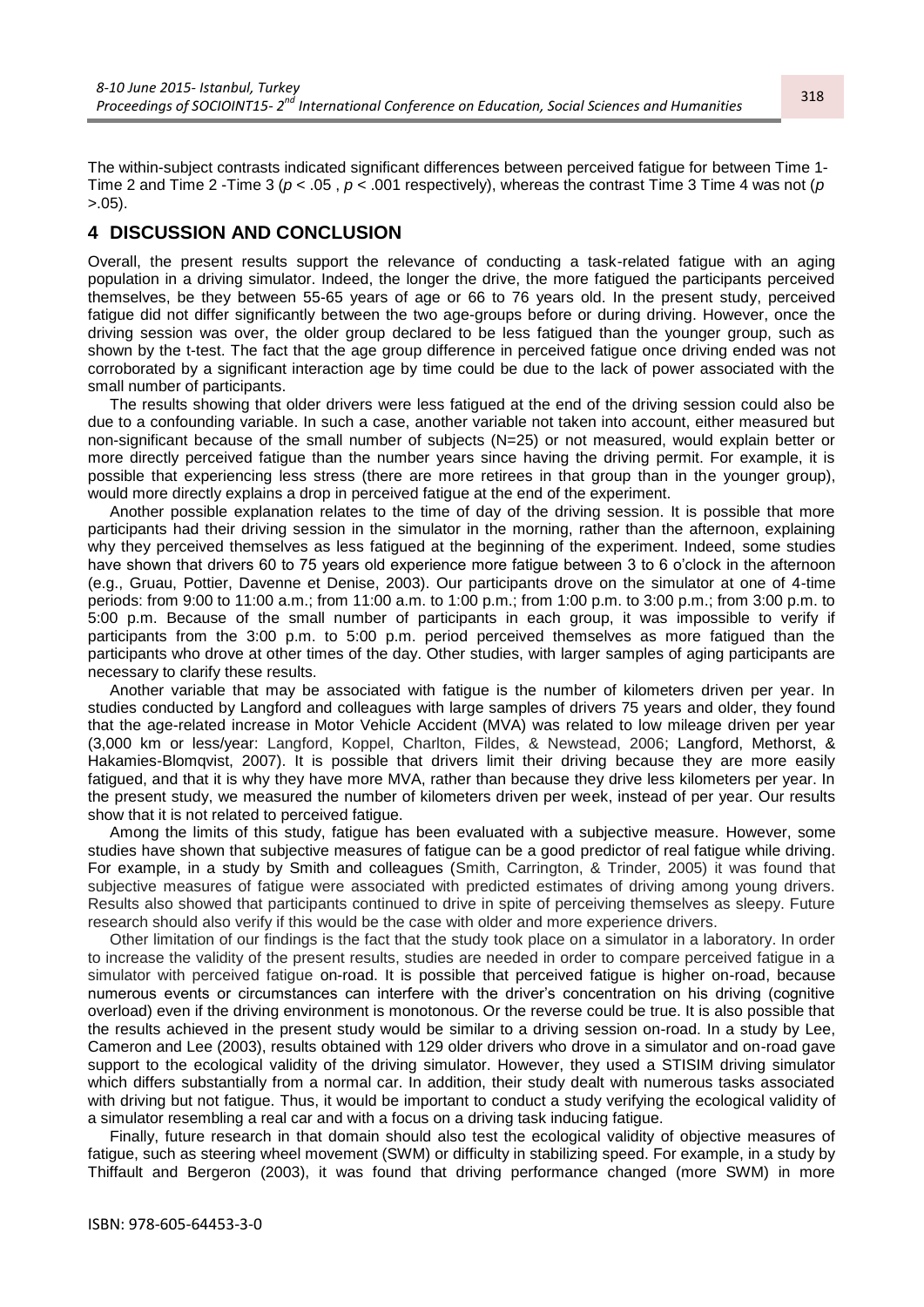monotonous environments, implying fatigue. In that sense, a thorough exploration of the ecological validity of various performances measures implying fatigue would be very useful in better understanding its impact on driving, with different groups of drivers as well as aging drivers. However, such a comparison of various measures would necessitate a larger sample than the one the resent study could afford. Thus the need for such studies with larger samples.

### **ACKNOWLEDGEMENTS**

We want to particularly thank the Canadian Automobile Association (CAA) Foundation, Section of the Quebec Province, for funding the research works behind this paper.

### **REFERENCE LIST**

- Brorsson, B. (1989). The risk of accidents among older drivers. *Scandinavian Journal of Public Health*, *17*(3), 253-256.
- Brown, I. D. (1994). Driver fatigue. *Human Factors: The Journal of the Human Factors and Ergonomics Society*, *36*(2), 298-314.
- Clarke, D. D., Ward, P., Bartle, C., & Truman, W. (2010). Older drivers' road traffic crashes in the UK. *Accident Analysis & Prevention*, *42*(4), 1018-1024.
- Cotrell, V., & Wild, K. (1999). Longitudinal study of self-imposed driving restrictions and deficit awareness in patients with Alzheimer disease. *Alzheimer Disease & Associated Disorders*, *13*(3), 151-156.
- Di Milia, L., Smolensky, M. H., Costa, G., Howarth, H. D., Ohayon, M. M., & Philip, P. (2011). Demographic factors, fatigue, and driving accidents: An examination of the published literature. *Accident Analysis & Prevention*, *43*(2), 516-532.
- Eby, D. W., & Molnar, L. J. (2012). Has the time come for an older driver vehicle?
- Gresset, J. A., & Meyer, F. M. (1994). Risk of accidents among elderly car drivers with visual acuity equal to 6/12 or 6/15 and lack of binocular vision. *Ophthalmic and Physiological Optics*, *14*(1), 33-37.
- Gruau, S., Pottier, A., Davenne, D., & Denise, P. (2003). Les facteurs d'accidents de la route par somnolence chez les conducteurs âgés: Prévention par l'activité physique. *Recherche-Transports-Securite*, *79*, 134-144.
- Jackson, P., Hilditch, C., Holmes, A., Reed, N., Merat, N., & Smith, L. (2011). Fatigue and road safety: a critical analysis of recent evidence. *Departmant for Transport*, (21).
- Kennedy, R. S., Lane, N. E., Berbaum, K. S., & Lilienthal, M. G. (1993). Simulator sickness questionnaire: An enhanced method for quantifying simulator sickness. *The international journal of aviation psychology*, *3*(3), 203-220.
- Langford, J., Koppel, S., Charlton, J., Fildes, B., & Newstead, S. (2006). A re-assessment of older drivers as a road safety risk. *IATSS research*, *30*(1), 27-37.
- Langford, J., Methorst, R., & Hakamies-Blomqvist, L. (2006). Older drivers do not have a high crash risk—A replication of low mileage bias. *Accident Analysis & Prevention*, *38*(3), 574-578.
- Lee, H. C, Cameron, D., & Lee, A.H. (2003). Assessing the driving performance of older drivers: on-road versus simulated driving. Accident Analysis & Prevention, 35(5), 797-803.
- May, J. F., & Baldwin, C. L. (2009). Driver fatigue: The importance of identifying causal factors of fatigue when considering detection and countermeasure technologies. *Transportation research part F: traffic psychology and behaviour*, *12*(3), 218-224.
- McGwin, G., Sims, R. V., Pulley, L., & Roseman, J. M. (2000). Relations among chronic medical conditions, medications, and automobile crashes in the elderly: a population-based case-control study. *American Journal of Epidemiology*, *152*(5), 424-431.
- Oxley, J., Langford, J., Koppel, S., & Charlton, J. (2013). *Seniors Driving Longer, Smarter, Safer: Enhancement of an Innovative Educational and Training Package for the Safe Mobility of Seniors*.
- Philip, P., Sagaspe, P., Moore, N., Taillard, J., Charles, A., Guilleminault, C., & Bioulac, B. (2005). Fatigue, sleep restriction and driving performance. *Accident Analysis & Prevention*, *37*(3), 473-478.
- Sivak, M., & Schoettle, B. (2012). Recent changes in the age composition of drivers in 15 countries. *Traffic injury prevention*, 13(2), 126-132.
- Smith, S., Carrington, M., & Trinder, J. (2005). Subjective and predicted sleepiness while driving in young adults. *Accident Analysis & Prevention*, *37*(6), 1066-1073.
- Stutts, J. C., Wilkins, J. W., & Vaughn, B. V. (2004). Why do people have drowsy driving crashes? Input from drivers who just did. AAA Foundation for Traffic Safety.
- Summala, H., Hakkanen, H., Mikkola, T., & Sinkkonen, J. (1999). Task effects on fatigue symptoms in overnight driving. *Ergonomics*, *42*(6), 798-806.
- Thiffault, P., & Bergeron, J. (2003). Monotony of road environment and driver fatigue: a simulator study.